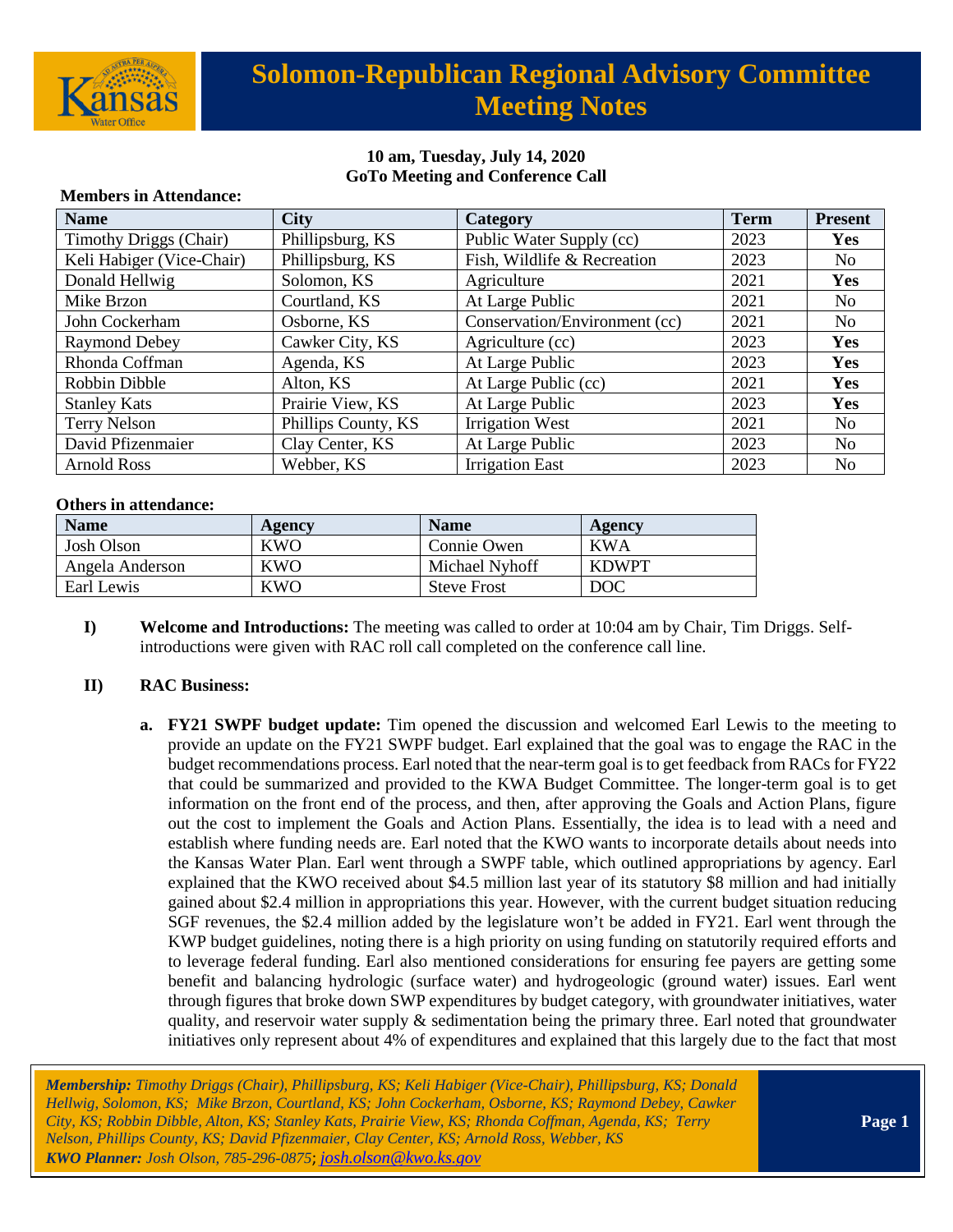

# **Solomon-Republican Regional Advisory Committee Meeting Notes**

of those efforts are individual actions (conservation). The majority of funds go to reservoir water supply  $\&$ sedimentation and reservoir & water quality. Earl shared a diagram of the average SWPF distribution (FY15-19) by budget category for each region/county, noting that what benefits one county may benefit another, causing some overlap. Earl explained the process of identifying issues, creating Goals and Action Plans that address them, and funding projects and initiatives to address them. Based on the information outlined, Earl asked the RAC if money in the Solomon-Republican is being spent appropriately, as well as what Goals in the region are not getting the attention they need. Don noted that the RAC added a Goal regarding streambank erosion. Don asked if the KWO's plate is full, or if there was hope of adding some funding for a lower Solomon streambank assessment. Earl responded that it was a great point and that more requests for those type of efforts increase the likelihood of getting funding. Earl suggested keeping it as a priority. Don noted that it was a project that taxpayers can see the result of, which sends the message to the public that we are concerned about conservation. Earl agreed that it was a good point that a lot of projects are less visible, and that streambank efforts have a clear connection between funding and impact. Connie (KWA) asked if the FY21 amounts were being rolled back to FY20 values and if any additions, such as WID, are now gone. Earl responded that it is likely, but there is some wiggle room with the budget guidelines from the Governor as to where the cuts will be made. Earl suggested that was something to think about this year, places to cut to add money for other projects. Earl ended the discussion by noting the Budget Committee will be gathering the first week of August.

- **b.** Review of June 2<sup>nd</sup> meeting notes: The meeting notes were reviewed and approved as written.
- **c. Review and revision of Goals and Action Plans:** Tim shifted the conversation to a final review of the Goals and Action Plans, asking for comments on Priority Goal 1. Don noted that the RAC had spent more time on that Goal (fee structures, etc.) than almost anything else. Done stated that it was a well-developed Goal and suggested that he would leave it as-is. Tim asked if any discussion had occurred with Webster Reservoir about future-use agreements. Don shared that the USFWS had been invited to meetings. Don noted that it may potentially be a good idea, but questioned how much of a current priority it should be. Earl shared that it has been a long time since there have been any conversations on the topic. Earl noted that it wasn't pushed as hard, as Keith Sebelius Reservoir was more of a focus. Earl stated that it had been talked about in the past, but there is less interest when conditions are favorable. Earl also noted that Kirwin Reservoir has been discussed, but there doesn't seem to be much interest from the USFWS. The remaining Goals and Action Plans were reviewed. Don mentioned the proposed Goal, noting that the RAC started talking about streambank stabilization on the Solomon River, and then Ray mentioned including ditch erosion. Don suggested that ditch erosion probably has as much impact on erosion and sedimentation as streambank stabilization. Both issues are included in the new Goal. Ray moved to approve the Goals as written. Don seconded. The motion was passed unanimously.
- **d. Regional budget recommendations:** The RAC discussed regional budget recommendations for FY22, using the FY21 recommendations as a starting point. Tim noted that he would like to see increased funding for all the budget recommendations. Don noted streambank stabilization in particular as a priority, suggesting it was a desirable project for increased funding due to its visibility and relative short time required to complete projects. Don suggested these aspects of streambank stabilization efforts may bode well for additional funding in the future. After additional discussion, Don moved to maintain and approve the budget recommendations from FY21 for FY22. Robin seconded. The motion passed unanimously.

*Membership: Timothy Driggs (Chair), Phillipsburg, KS; Keli Habiger (Vice-Chair), Phillipsburg, KS; Donald Hellwig, Solomon, KS; Mike Brzon, Courtland, KS; John Cockerham, Osborne, KS; Raymond Debey, Cawker City, KS; Robbin Dibble, Alton, KS; Stanley Kats, Prairie View, KS; Rhonda Coffman, Agenda, KS; Terry Nelson, Phillips County, KS; David Pfizenmaier, Clay Center, KS; Arnold Ross, Webber, KS KWO Planner: Josh Olson, 785-296-0875*; *[josh.olson@kwo.ks.gov](mailto:josh.olson@kwo.ks.gov)*